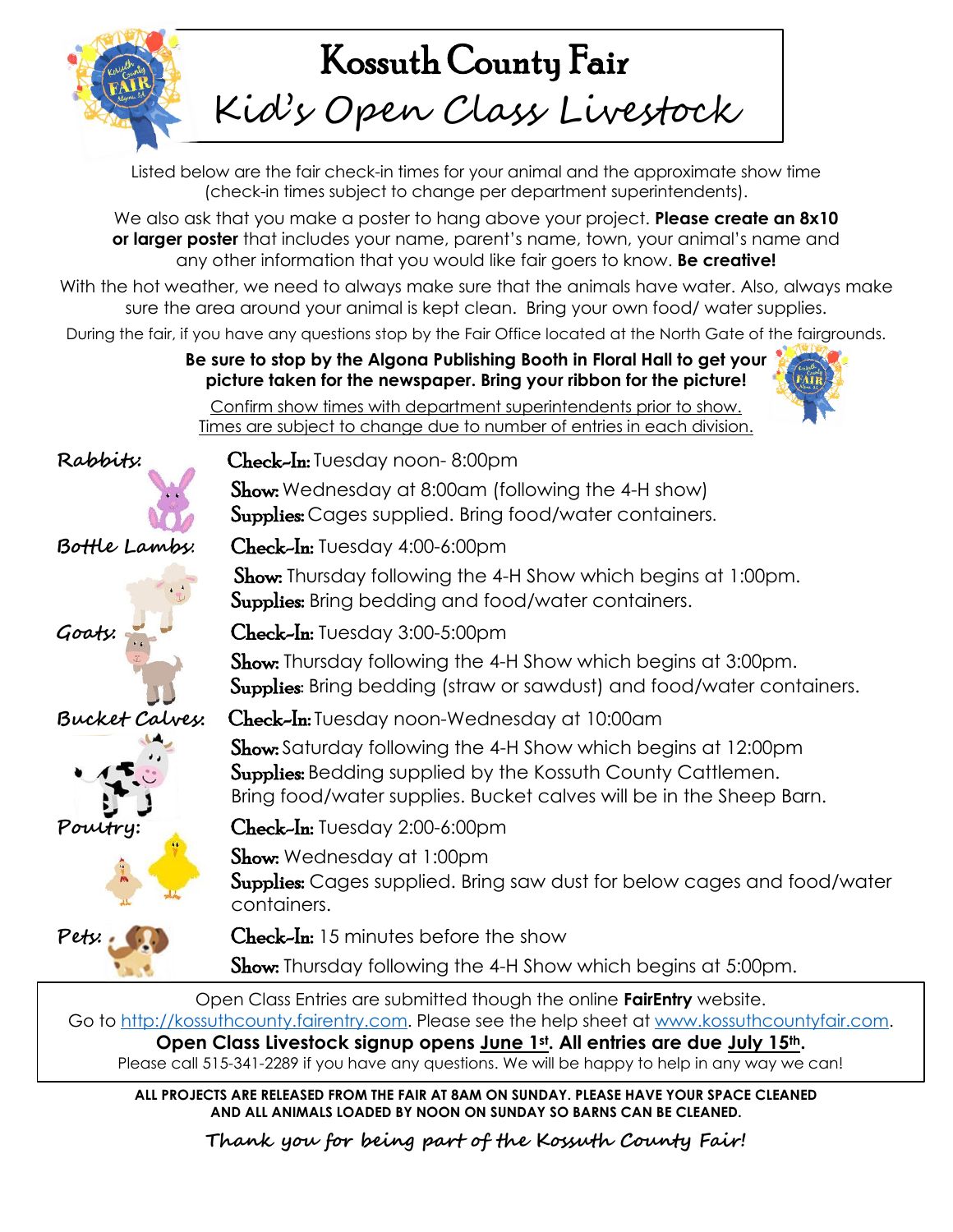

# Kossuth County Fair Kid's Open Class Livestock

For Kids 3rd Grade & Younger

## **General Rules:**

- o The Open Class Livestock Shows are a way for younger exhibitors to be a part of and participate in the fair as the 4-H members do  $(4<sup>th</sup>$  grade & up).
- o Judging for Open Class Exhibitors will be based on how well the exhibitor knows their project and what they have learned about caring for and raising their animal. This is the young exhibitor's project and the exhibitor MUST feel comfortable caring for and showing their project at the fair.
- o All projects will receive a ribbon but will not be included in the 4-H Ribbon Auction.
- All animals must be in good health. Any evidence of any contagious or infectious condition will eliminate the animal from the show.
- o Animals are expected to be cared for daily. With the hot weather, we need to make sure that the animals always have water. Also, always make sure the area around your project is kept clean. Bring your own food/ water and bedding supplies. No straw or hay bedding is allowed. The Kossuth County Cattlemen will provide a base bedding for the beef barns.
- o The exhibitor is responsible for making their own entry poster to display above their project. Include the exhibitors name, town, and projects name. It may also include parent's name, a picture of the exhibitor with their project, or any information about the project you would like the fair-goers to know…. Be creative!
- All entries must be submitted by using the FairEntry online by **July 15<sup>th</sup>**.

#### **Bucket Calves:**

Must be born from March 15 to May 14 of this year.

Must be either bottle or bucket fed.

Must be halter broke.

Exhibitors (without disabilities) needing assistance leading their calf in the ring will not be eligible for Champion Awards.

No clipping is permitted on these projects.

Class will be determined by exhibitor's age, not weight of animal.

Calf must be ear tagged.

\*NEW\* Costume Class:

Judging will be based on:

- Presentation- Exhibitor will create a costume for both exhibitor and calf to wear
- Creativity of costume
- Technique- How well exhibitor controls their calf wearing a costume

#### **Bottle Lambs:**

Must be born between January 1 and May 1 of the current year.

Must be bottle fed.

All lambs must be halter broke and shown at halter.

Lamb must be free of any contagious or infectious disease.

Lamb must be shorn within one week of show.

Lamb must be ear tagged.